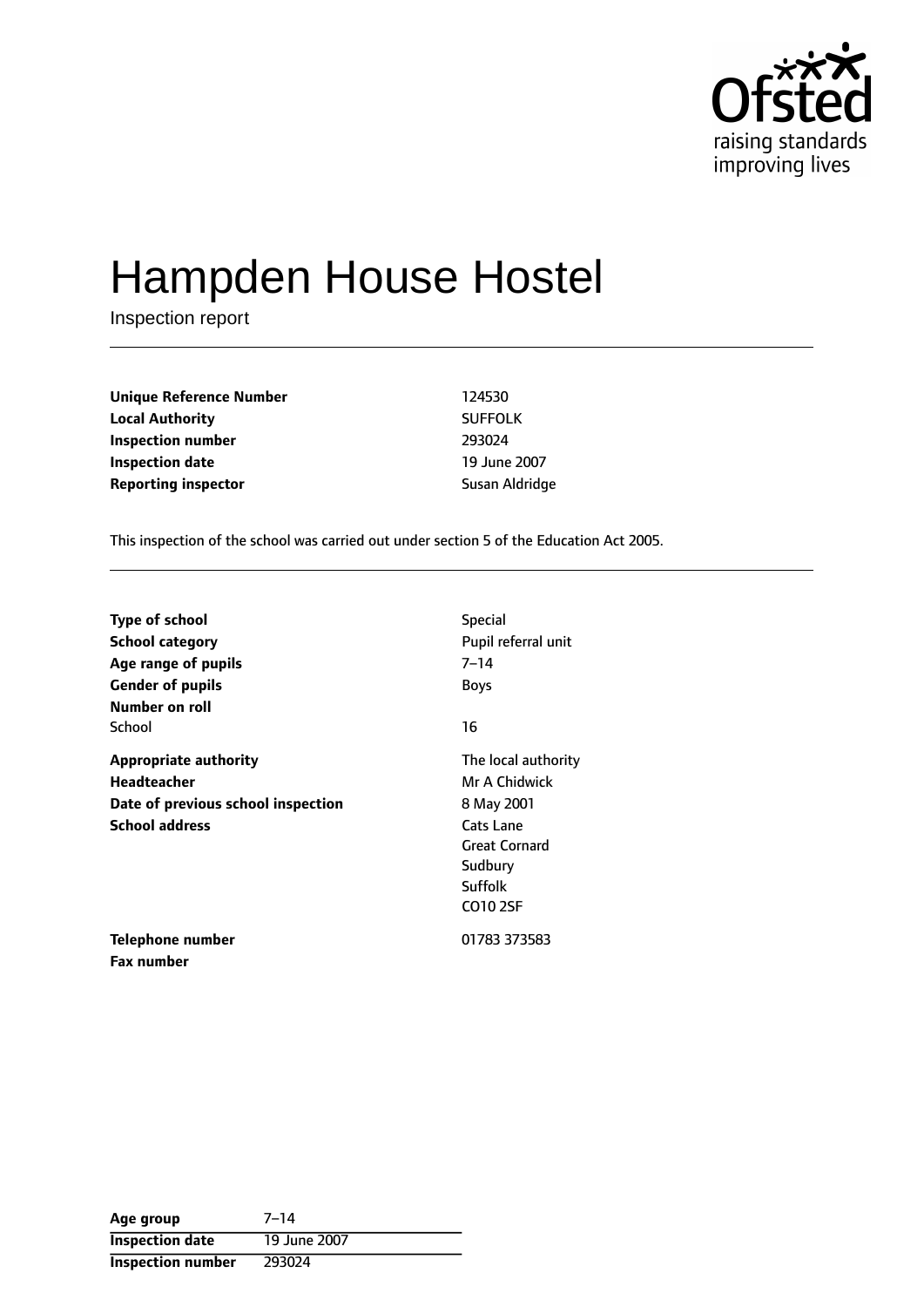.

© Crown copyright 2007

#### Website: www.ofsted.gov.uk

This document may be reproduced in whole or in part for non-commercial educational purposes, provided that the information quoted is reproduced without adaptation and the source and date of publication are stated.

Further copies of this report are obtainable from the school. Under the Education Act 2005, the school must provide a copy of this report free of charge to certain categories of people. A charge not exceeding the full cost of reproduction may be made for any other copies supplied.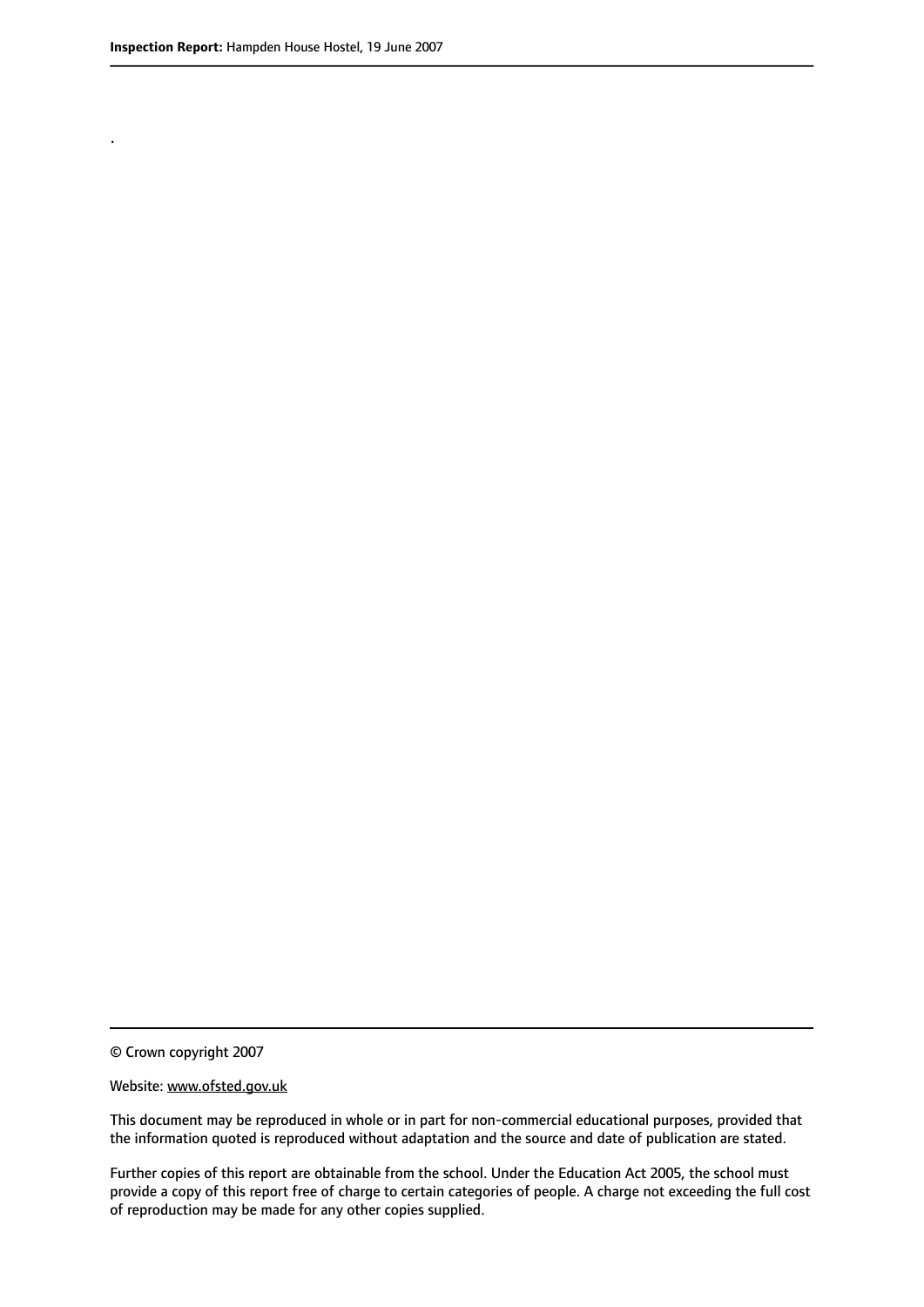# **Introduction**

The inspection was carried out by two Additional Inspectors.

## **Description of the school**

This pupil referral unit (PRU) provides for pupils with behavioural, social and emotional difficulties. All but two have statements of special educational need. Unusually, the PRU provides boarding and there are currently 11 boarders. The majority have been out of school for some time. As a result, their attainment on entry is well below that expected. Pupils may enter at any time of the year and they come from all over Suffolk. Length of stay varies from a few months to two years. The PRU aims to return pupils to mainstream schools in their home communities. Almost all pupils are from White British backgrounds. Their socio-economic circumstances vary. Since the last inspection there has been a change of headteacher and a series of three deputy headteachers.

## **Key for inspection grades**

| Outstanding  |
|--------------|
|              |
| Satisfactory |
| Inadequate   |
|              |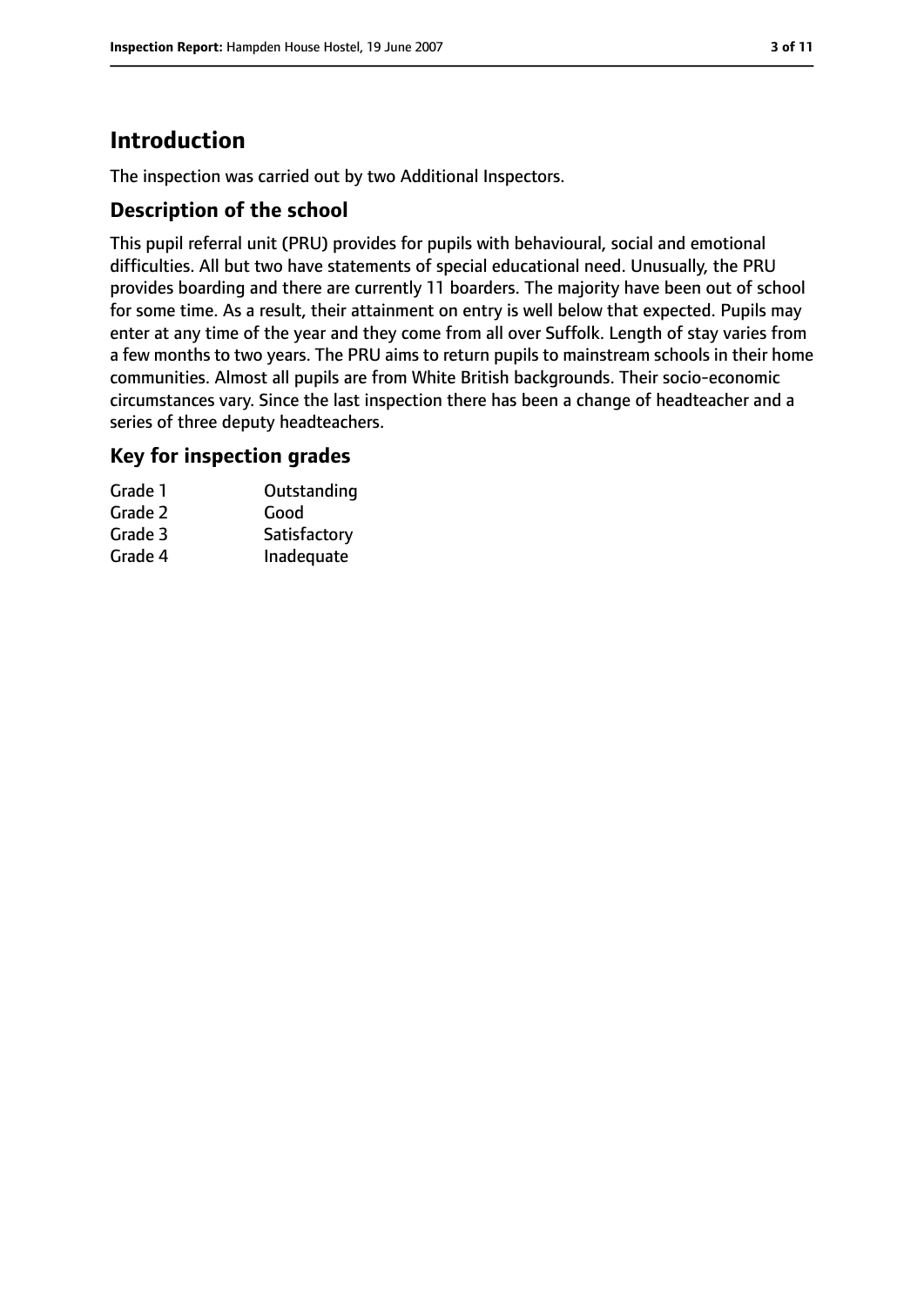# **Overall effectiveness of the school**

#### **Grade: 2**

This is an effective pupil referral unit (PRU). It provides a good quality of care and education and is successful in achieving its aim to return pupils to mainstream schools in their home communities. It provides good value for money. The boarding provision makes a strong contribution to the PRU's success as do the good leadership and management. Parents appreciate the provision that the PRU makes for their children.

The PRU is successful in improving pupils' attendance and behaviour because there are good procedures for encouraging these important aspects of pupils' personal development, which is good. Pupils' life chances improve considerably whilst they are here, but they do not have enough opportunities to develop teamwork and enterprise skills. However, they enjoy the many activities provided, particularly through the 24-hour curriculum, which is good. They also adopt healthy lifestyles and learn to keep safe. Gradually, they take greater responsibility for themselves and contribute well to the community. Once pupils have settled they make good progress and achieve well because teaching and learning are good. Although standards rise in the short time that pupils are at the PRU they remain well below average. The PRU links constructively with local mainstream schools to secure part-time placements for pupils when they are ready for this. These lead to full-time attendance followed by transfer to schools in pupils' home communities. The good support that pupils get during their transition contributes to their successful transfer. Similarly good links with parents and external professionals ensure that pupils are well supported and their individual needs met effectively.

Self-evaluation is good. It is accurate and correctly identifies strengths and areas for development. An important part of self-evaluation is measuring pupils' success in achieving their personal targets. However, occasionally targets are not measurable which makes it impossible to say whether they have been met. Assessment of both academic and personal development is used well to identify the gains that individuals make, but this information is not always put together to give a picture of whole-PRU performance and improvement. Exceptions are the number of pupils successfully reintegrated into mainstream schools, exclusions and overall attendance.

There has been good improvement since the last inspection. Despite having had a succession of deputy headteachers since his appointment, the headteacher has ensured that the strengths of the provision have been maintained. He has been well supported by a management committee, which fulfils its responsibilities well. There has been good improvement in the boarding provision and in the classroom accommodation. A recently appointed deputy headteacher has strengthened the management team and the PRU's capacity for further improvement is good.

## **Effectiveness and efficiency of boarding provision**

#### **Grade: 2**

The boarding provision effectively meets the National Minimum Standards, as demonstrated in the latest report of Ofsted's Social Care Inspectorate (January 2007). Good progress has been made on the single action point identified in this report. Boarding provision contributes well to pupils' personal development and achievement. Pupils have good opportunities to mix socially with the wider community through a variety of trips and they learn to become resilient when facing such challenges as learning to sail a Thames barge. The good support provided by care managers and staff for reintegration into mainstream schools also ensures pupils'successful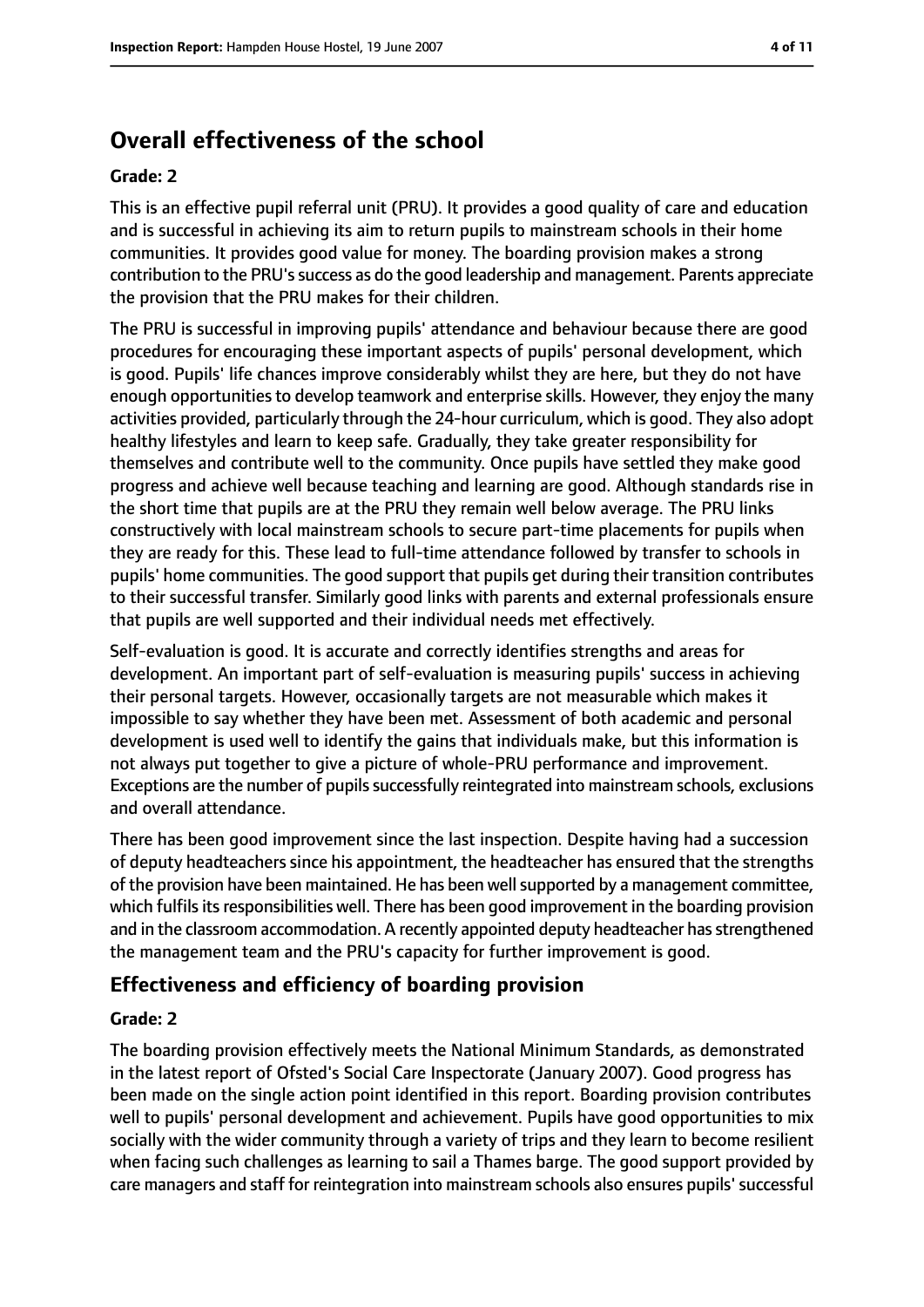transition and good academic progress. This improves pupils' chances of future employment. Residential care staff ensure that any homework set in lessons is completed. The wide choice of nutritious food prepared on site, the good range of physical activities and the good support provided for pupils' health needs effectively promote pupils' healthy lifestyles. Pupils say they enjoy boarding because there are fun things to do in the evenings. The effective involvement of key workers and outside professionals such as the Child and Adolescent Mental Health Services (CAMHS) ensures that pupils stay safe and feel secure at the PRU.

## **What the school should do to improve further**

- Strengthen self-evaluation by ensuring that pupils' individual targets are always measurable and by analysing the data available to give a picture of whole-PRU performance and improvement.
- Enhance the curriculum by providing opportunities for pupils to take part in enterprise activities and other activities to develop their ability to work in teams.

# **Achievement and standards**

## **Grade: 2**

When pupils arrive their attainment is well below that expected. Although standards remain well below average, pupils make good progress during their relatively short stay and achieve well. This is associated with improved behaviour and attendance, more positive attitudes to learning and good teaching. Progress is particularly evident in gains that pupils make in literacy and numeracy, both of which receive a good emphasisin the curriculum. Assessment information for individuals shows that, in a seven-month period, several have made gains of up to two years in their reading and spelling ages. Most of the individual targets set for pupils are measurable and challenging, and they are achieved in the timescale set. However, the PRU does not analyse assessment information to show average gains made in literacy and numeracy ages, or percentages of targets achieved.

# **Personal development and well-being**

#### **Grade: 2**

Pupils' personal development and well-being, including their spiritual, moral, social and cultural development, are good. Pupils grow in confidence and self-esteem as their length of stay increases, and many are ready to integrate back into mainstream schools. Improvements in behaviour and attendance are good. Pupils learn how to stay safe, to eat healthily and take regular exercise. Their enjoyment of learning is good, as reflected in good attendance and this helps them to re-engage with learning and make good progress. Pupils' relationships with staff and others are generally good, although there are few opportunities for pupils to work in groups or teams. Pupils make a good contribution to their community through fund-raising and by taking responsibility for keeping their own bed space clean and tidy, to care for their own belongings while respecting those of other people and helping to serve and clear away plates after breakfast. Pupils' behaviour is good overall. It is most often good in lessons and is nearly always at least satisfactory in less structured times. During mealtimes in the boarding provision, pupils' behaviour is often exceptional, but on occasions there are instances of poor behaviour, such as refusing to join lessons after a break. As a result of their stay at the PRU, pupils' are more mature, have developed their basic skills well and have better attitudes to learning. These improvements mean that they are much better placed to benefit from education, take their place in society and more likely to gain employment in future.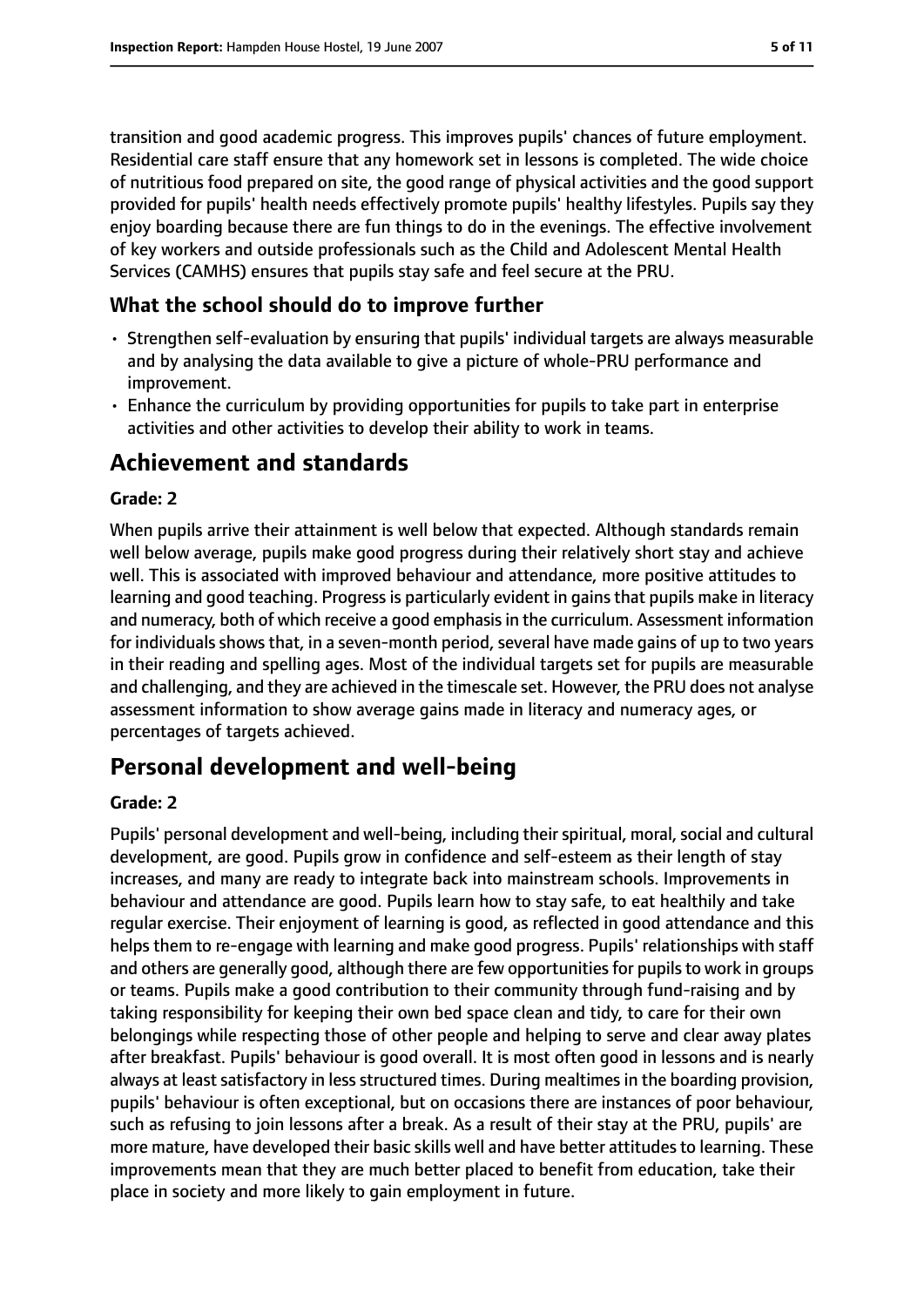# **Quality of provision**

# **Teaching and learning**

#### **Grade: 2**

Teaching, learning and assessment are good. Monitoring and support for teachers have helped them to improve their practice in line with the PRU's policy. Lessons are well prepared and planned to take account of pupils' ages and abilities. Staff manage pupils well and this results in a calm and purposeful atmosphere in most lessons. Pupils' engagement, interest and enjoyment is effectively secured by a range of strategies, such as breaking up the lesson into a series of short activities, including games, and using appealing resources such as video clips. Learning is reinforced well using practical approaches, such as making three-dimensional junk models of different human cells. Learning support assistants are deployed effectively so that pupils who need help do not become frustrated. Pupils are generally clear about the learning outcomes in lessons. Teachers remind pupils of these as well as pupils' individual targets. Effort and behaviour points are agreed at the end of each session, linked to the points system. Staff have identified the need to extend this to include a review of learning.

#### **Curriculum and other activities**

#### **Grade: 2**

The curriculum is good. It is particularly well enriched, both by a wide range of activities in the 24-hour curriculum, such as swimming, football and skating, and also through a good range of visits, such as to the Imperial War Museum. Visitors with particular expertise, such as musicians, add variety. Enrichment contributes positively to pupils' re-engagement with, and enjoyment of, learning. The curriculum is planned effectively to accommodate the wide range of pupils' needs. Pupils follow a broad range of subjects within the National Curriculum with a strong emphasis on developing literacy, numeracy, information and communication technology and scientific skills. This emphasis on basic skills meets pupils' individual needs well and prepares them effectively for successful transfer to mainstream. However, there is little to enable pupils to develop enterprise skills. Provision for personal, social and heath education is good and it supports the development of personal safety and healthy lifestyle choices. For instance, the local community police officer visits the school to raise pupils' awareness of the dangers and consequences of drug, alcohol and tobacco misuse.

#### **Care, guidance and support**

#### **Grade: 2**

Care, guidance and support are good. Pupils' key workers and effective links with parents and other professionals contribute to excellent pastoral care. The care manager makes at least one home visit per term and detailed weekly reports are provided for parents. Procedures for safeguarding pupils are excellent. Pupils have access to weekly counselling if they choose. Good assessments of potential risks take place, for example on every educational visit, from a walk in the local park to the residential experience. The small number of racist incidents, episodes of bullying and instances of challenging behaviour are systematically recorded and used in planning effective strategies to reduce these. Pupils are well supported in their academic and personal development by the points system that leads to rewards. Although there are good systems in place to track pupils' progress, the fact that targets are occasionally not measurable makes it difficult to measure every success.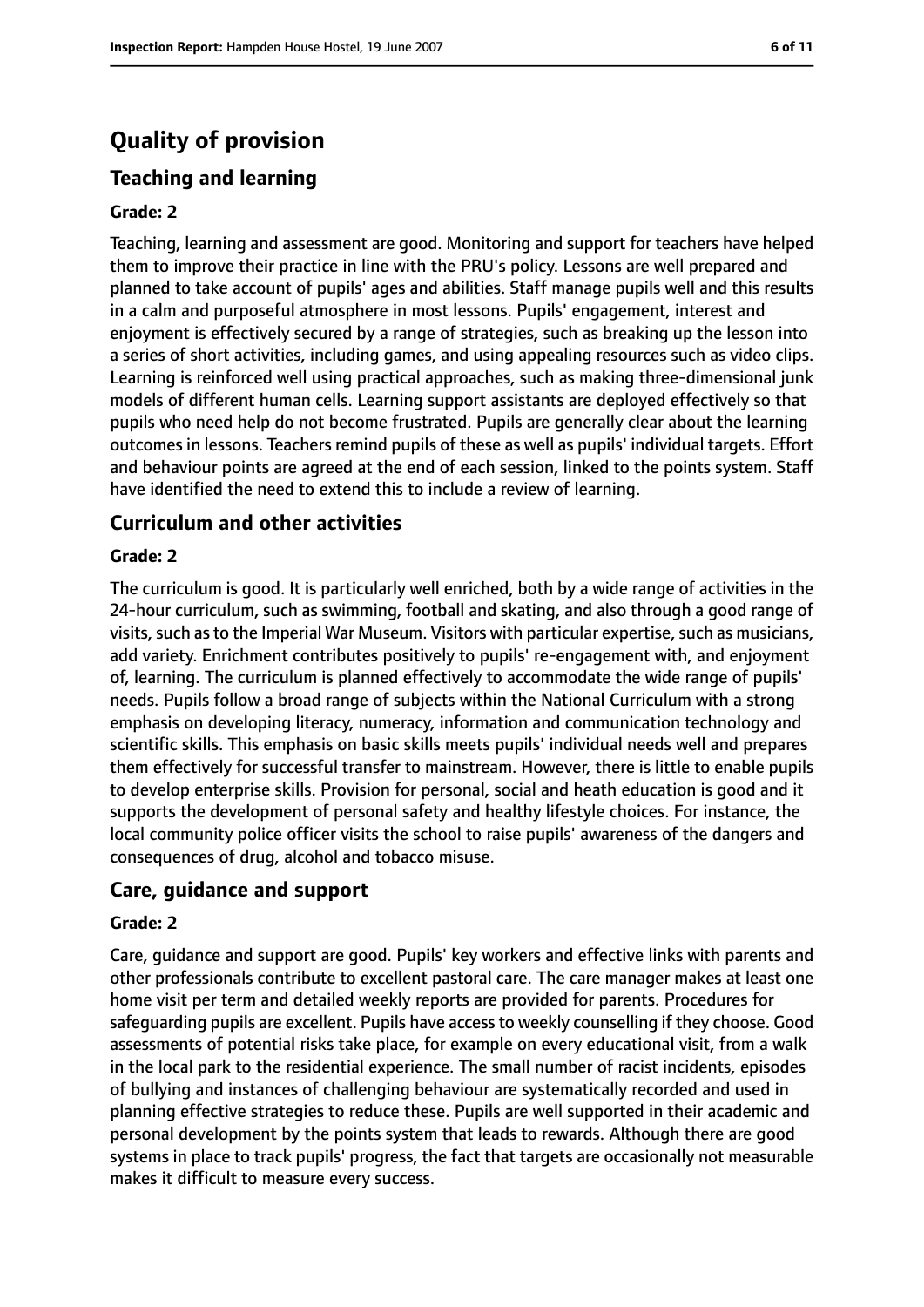# **Leadership and management**

#### **Grade: 2**

The headteacher provides good leadership. He provides a clear direction for the PRU and ensures that staff are well supported in carrying out their roles. He is well supported by an experienced head of care and a good management committee. Good opportunities for training ensure that staff have appropriate skills, such as in safe restraint of pupils. The well-being of staff has a high priority and consultation with them has resulted in the provision of a well equipped planning, preparation and meeting area for their use. Because teamwork is well established staff also support one another well. Inevitably, staff need to wear several hats, but a sensible approach ensures that their workload is manageable. For instance, there is a rolling programme of subject policy review and development. There is also suitable involvement of local authority advisers to support staff in developing the curriculum. Classroom teachers take responsibility for monitoring pupils' progress. They contribute a good range of assessment information that enables the headteacher to analyse the performance of individual pupils, but this is not used to provide a full whole-PRU picture, of frequency of incidents or average gains in numeracy skills, for instance.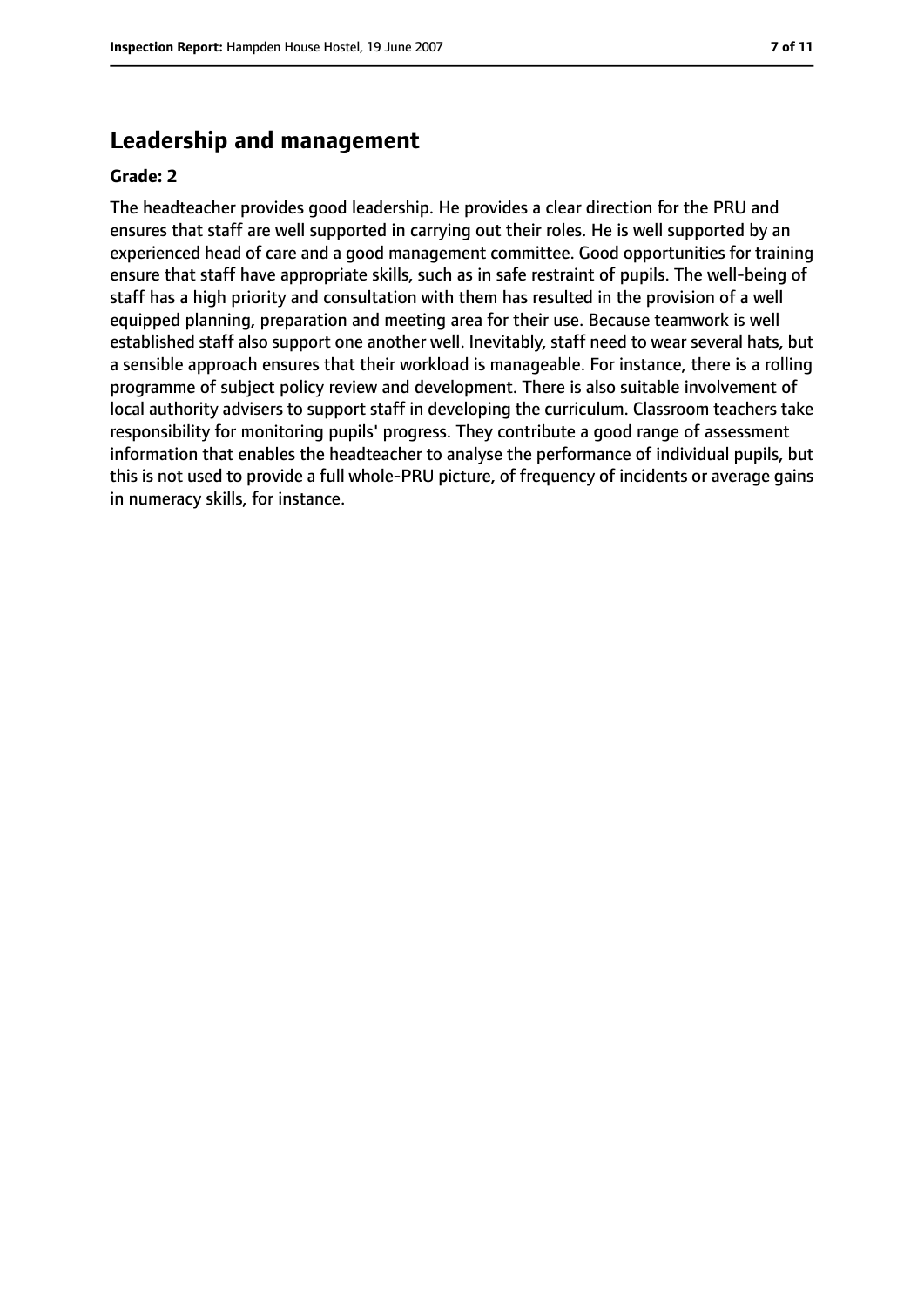**Any complaints about the inspection or the report should be made following the procedures set out in the guidance 'Complaints about school inspection', which is available from Ofsted's website: www.ofsted.gov.uk.**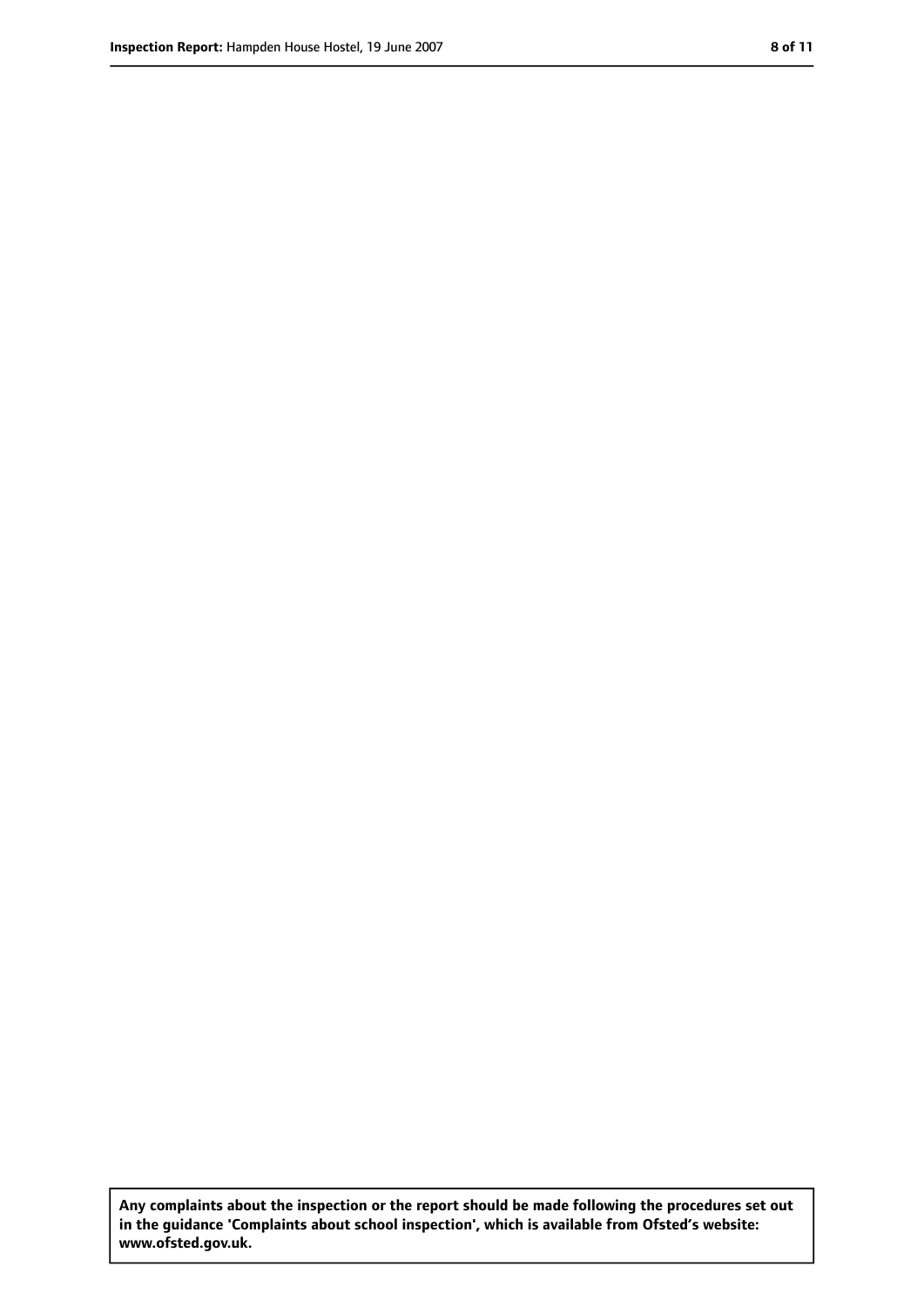#### **Annex A**

# **Inspection judgements**

| Key to judgements: grade 1 is outstanding, grade 2 good, grade 3 satisfactory, and grade 4 $\,$ | <b>School</b>  |
|-------------------------------------------------------------------------------------------------|----------------|
| inadequate                                                                                      | <b>Overall</b> |

# **Overall effectiveness**

| How effective, efficient and inclusive is the provision of education, integrated<br>care and any extended services in meeting the needs of learners? |     |
|------------------------------------------------------------------------------------------------------------------------------------------------------|-----|
| How well does the school work in partnership with others to promote learners'<br>well-being?                                                         |     |
| The effectiveness and efficiency of boarding provision                                                                                               |     |
| The effectiveness of the school's self-evaluation                                                                                                    |     |
| The capacity to make any necessary improvements                                                                                                      |     |
| Effective steps have been taken to promote improvement since the last<br>inspection                                                                  | Yes |

## **Achievement and standards**

| How well do learners achieve?                                                                               |  |
|-------------------------------------------------------------------------------------------------------------|--|
| The standards <sup>1</sup> reached by learners                                                              |  |
| How well learners make progress, taking account of any significant variations between<br>groups of learners |  |
| How well learners with learning difficulties and disabilities make progress                                 |  |

## **Personal development and well-being**

| How good is the overall personal development and well-being of the<br>learners?                                  |  |
|------------------------------------------------------------------------------------------------------------------|--|
| The extent of learners' spiritual, moral, social and cultural development                                        |  |
| The behaviour of learners                                                                                        |  |
| The attendance of learners                                                                                       |  |
| How well learners enjoy their education                                                                          |  |
| The extent to which learners adopt safe practices                                                                |  |
| The extent to which learners adopt healthy lifestyles                                                            |  |
| The extent to which learners make a positive contribution to the community                                       |  |
| How well learners develop workplace and other skills that will contribute to<br>their future economic well-being |  |

## **The quality of provision**

| How effective are teaching and learning in meeting the full range of the<br>learners' needs?          |  |
|-------------------------------------------------------------------------------------------------------|--|
| How well do the curriculum and other activities meet the range of needs<br>and interests of learners? |  |
| How well are learners cared for, quided and supported?                                                |  |

 $^1$  Grade 1 - Exceptionally and consistently high; Grade 2 - Generally above average with none significantly below average; Grade 3 - Broadly average to below average; Grade 4 - Exceptionally low.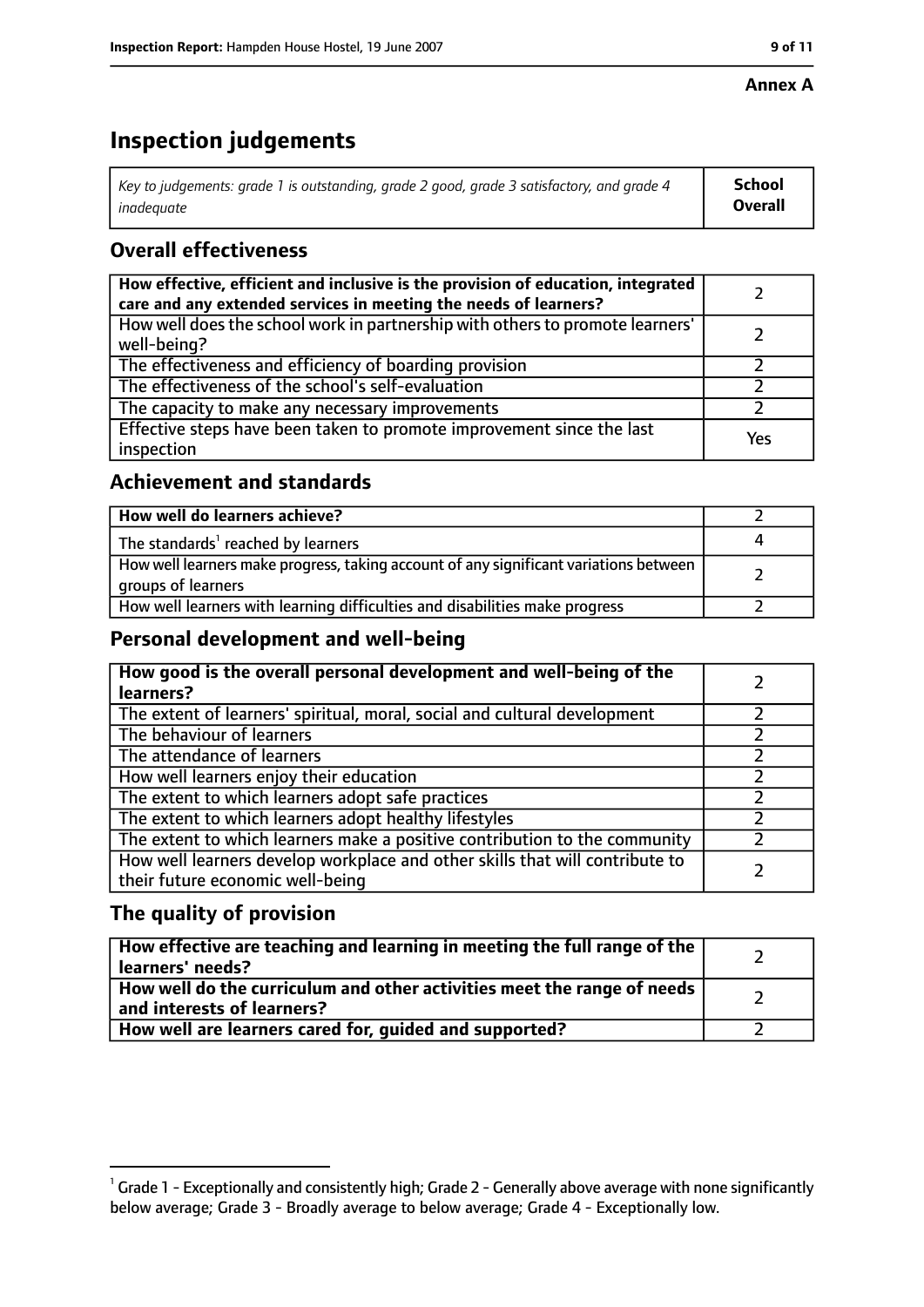# **Leadership and management**

| How effective are leadership and management in raising achievement                                                                              |               |
|-------------------------------------------------------------------------------------------------------------------------------------------------|---------------|
| and supporting all learners?                                                                                                                    |               |
| How effectively leaders and managers at all levels set clear direction leading<br>to improvement and promote high quality of care and education |               |
| How effectively performance is monitored, evaluated and improved to meet<br>challenging targets                                                 |               |
| How well equality of opportunity is promoted and discrimination tackled so<br>that all learners achieve as well as they can                     |               |
| How effectively and efficiently resources, including staff, are deployed to<br>achieve value for money                                          | 7             |
| The extent to which governors and other supervisory boards discharge their<br>responsibilities                                                  | $\mathcal{L}$ |
| Do procedures for safequarding learners meet current government<br>requirements?                                                                | Yes           |
| Does this school require special measures?                                                                                                      | No            |
| Does this school require a notice to improve?                                                                                                   | No            |